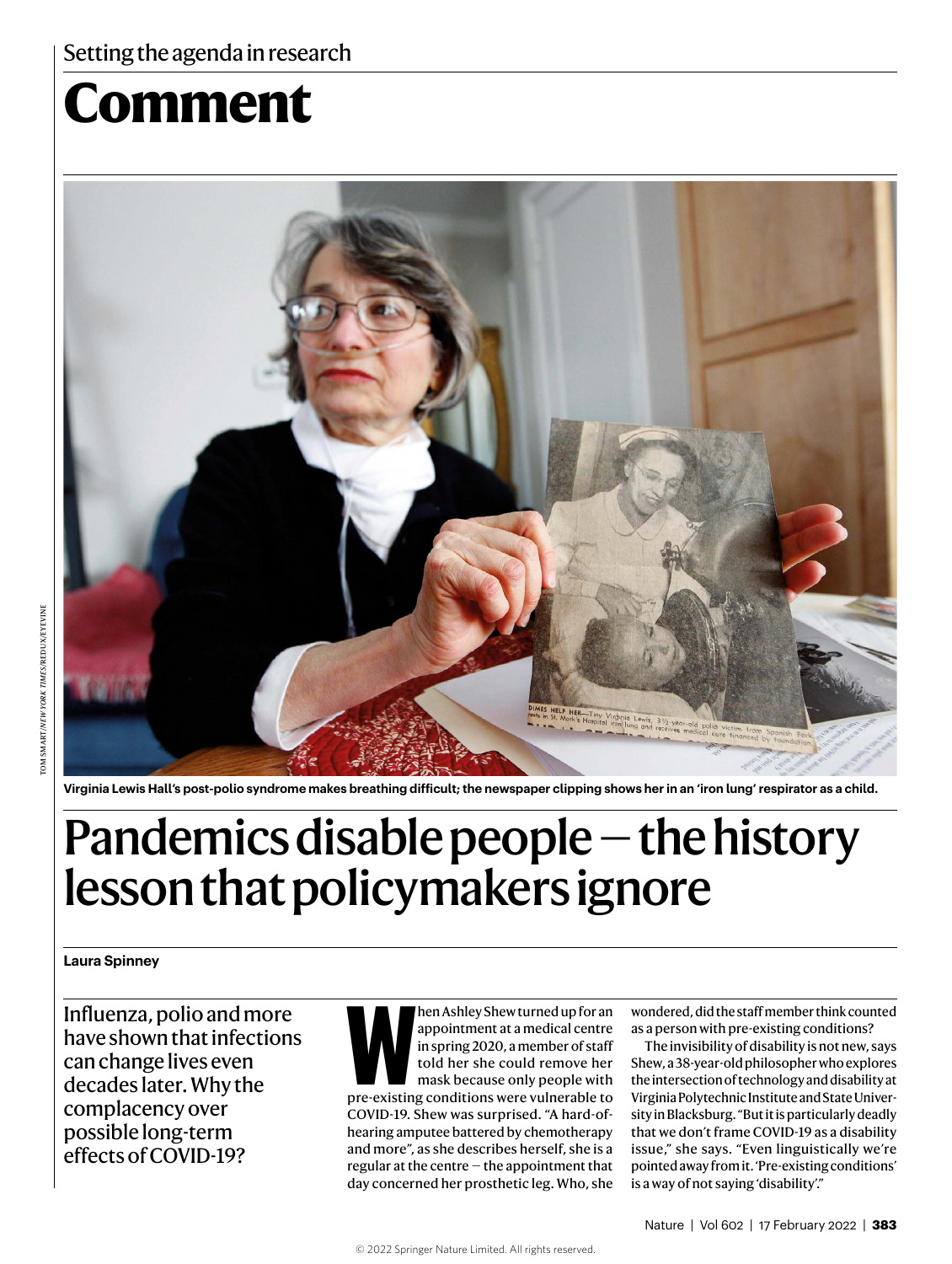### **Comment**

From the beginning of this pandemic, people with disabilities understood that the disease would target them and would swell their ranks. Disability historians knew that there was a penumbra of ill health to previous mass-death events. Health economists warned that, as with tuberculosis, HIV and other diseases, morbidity would stalk mortality. Too many others have clung stubbornly to a belief that COVID-19 is something from which a minority of people die, and that most bounce back quickly and intact, with only their immune system updated. The longer the pandemic drags on, the harder it is to maintain that fiction.

Two years in, the debilitating tail of the pandemic has revealed itself in the form of tens of millions of people living with long COVID<sup>1</sup>. It is high time to ask whether attitudes to disability will change as a result. Will society grasp that the body can be altered for a long period — even permanently — by infectious disease, just as it seems to have accepted that the body politic will never be the same again? And will it make the necessary accommodations?

These questions have been asked before.

#### **Long influenza**

Consider the 'mother of all pandemics' the 1918 Spanish influenza outbreak. Even in the 1920s, scientists understood that this flu had neurological and other effects. The most notorious and debated of those — still — is the overlapping pandemic of encephalitis lethargica (EL) or 'sleepy sickness'. Eighty per cent of EL survivors went on to develop a Parkinson's-like disease<sup>2</sup>. According to cell biologist Richard Smeyne at the Jefferson Hospital for Neuroscience in Philadelphia, Pennsylvania, it has never been proved biologically that flu caused both EL and this post-encephalitic parkinsonism — at least not in the sense of catching the virus in flagrante in the brain tissue of people who had died. Yet the statistical case for it seems strong<sup>2</sup>.

The neurological tails of two subsequent flu pandemics, in 1957 and 1968, were less pronounced, but both were followed by rises in cases of encephalitis (brain inflammation), among other conditions<sup>2</sup>. Once again, researchers failed to demonstrate a clear causal link with an earlier flu infection, but it has since been established that the flu virus can infect the brain and trigger inflammation there and elsewhere in the body. Clinicians see this after every flu season, in a wave of strokes and heart attacks predominantly among older people<sup>3</sup>. And flu can cause encephalitis in children. It's rare, but it can kill, and those who survive can be left with long-term brain damage<sup>2</sup>.

Flu is by no means the only infectious disease with long-term effects. For old foes such as measles and hepatitis, complications are well documented — such as the progressive neurological disorder subacute sclerosing



**Children attend a long-COVID clinic in Israel.**

panencephalitis and chronic liver disease, respectively. And researchers might even have good insight into the mechanisms that cause them.

With new diseases, or new variations on old diseases, long-range effects take time to be characterized. It took decades for researchers to prove a hunch that infection with the Epstein–Barr virus is a trigger for multiple sclerosis<sup>4</sup>, for example. There are reasons it's not always easy to connect late-developing symptoms to the acute form of the disease, and identify a common cause.

Take Ebola. Ever since the outbreak in West Africa in 2014, researchers have recognized a post-Ebola syndrome that affects the heart, brain, eyes and joints<sup>5</sup>. How the Ebola virus causes symptoms across so many organs is not yet clear. Studying the problem is complicated by the fact that, because Ebola is so deadly — killing around half those it infects — survivors experience significant social stigma.

Stigma can draw a veil of silence around a disease's chronic effects, with the result that they don't filter into the public consciousness. Jeanne Billioux, an infectious-diseases clinician at the US National Institute of Neurological Disorders and Stroke in Rockville, Maryland, has been following survivors of Ebola in Liberia since 2015. Many of them were expelled from their villages, she says: "They're getting better over time, but a significant proportion are still symptomatic."

#### **Post-polio syndrome**

Before virologist Jonas Salk's polio vaccine was approved in 1955, the terrifying polio epidemics that swept North America and Europe each summer scarred the collective imagination. That mobilized support for the US non-profit organization March of Dimes, which helped to fund the vaccine. After 1955, there was a sense that the problem had been solved.

When, decades later, a proportion of the survivors of those epidemics relapsed — estimates vary between 20% and 85% (ref.  $6$ ) – their condition failed to elicit the same level of concern.

As encroaching respiratory and motor difficulties forced people back into dependence on aids for breathing and mobility, their priorities were re-ordered as radically as it's possible to imagine. Medical anthropologist and historian Joseph Kaufert at the University of Manitoba in Winnipeg, Canada, interviewed people with post-polio syndrome in the 1980s and 1990s<sup>7</sup>. "When I was up in the wheelchair it was just a matter of trying to breathe," one man told him. "That was a day's work."

For Kaufert, the invisibility of these individuals owes much to a failure of collective memory. As their hard-won autonomy seeped away, they often reached out to the respiratory physicians who had treated them initially. But many had retired, and younger clinicians showed less interest. "It was really hard to build a career on an illness from the past," Kaufert says.

In the 1980s, medical researcher Albert Sabin, who developed the polio vaccine that replaced Salk's, drew attention to post-polio syndrome, and March of Dimes took up the cause. It quickly became clear that there would be no silver bullet, no equivalent of the vaccine. The solution would involve mixing and matching therapies to suit each